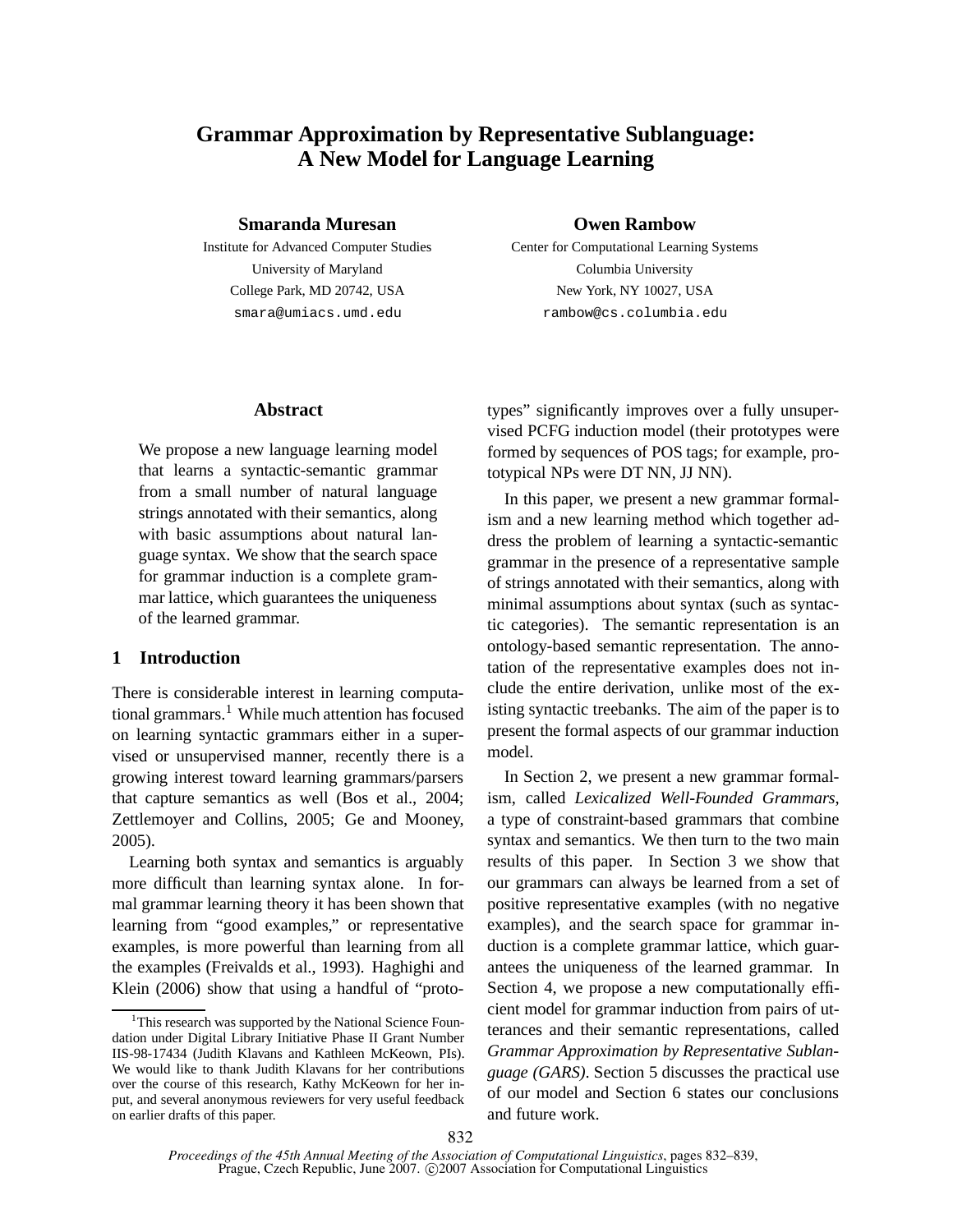#### **2 Lexicalized Well-Founded Grammars**

Lexicalized Well-Founded Grammars (LWFGs) are a type of Definite Clause Grammars (Pereira and Warren, 1980) where: (1) the Context-Free Grammar backbone is extended by introducing a partial ordering relation among nonterminals (wellfounded) 2) each string is associated with a syntactic-semantic representation called *semantic molecule*; 3) grammar rules have two types of constraints: one for semantic composition and one for ontology-based semantic interpretation.

The partial ordering among nonterminals allows the ordering of the grammar rules, and thus facilitates the bottom-up induction of these grammars.

The *semantic molecule* is a syntactic-semantic representation of natural language strings  $w' = \binom{n}{b}$ where h (head) encodes the information required for semantic composition, and *(body)* is the actual semantic representation of the string. Figure 1 shows examples of semantic molecules for an adjective, a noun and a noun phrase. The representations associated with the lexical items are called *elementary semantic molecules* (I), while the representations built by the combination of others are called *derived semantic molecules* (II). The head of the semantic molecule is a flat feature structure, having at least two attributes encoding the syntactic category of the associated string, cat, and the head of the string, head. The set of attributes is finite and known a priori for each syntactic category. The body of the semantic molecule is a flat, ontology-based semantic representation. It is a logical form, built as a conjunction of atomic predicates  $\langle concept \rangle \langle attr \rangle = \langle concept \rangle$ , where variables are either concept or slot identifiers in an ontology. For example, the adjective *major* is represented as  $\langle X_1.isa = major, X_2.Y = X_1 \rangle$ , which says that the meaning of an adjective is a concept  $(X_1.isa = major)$ , which is a value of a property of another concept  $(X_2.Y = X_1)$  in the ontology.

The grammar nonterminals are augmented with pairs of strings and their semantic molecules. These pairs are called syntagmas, and are denoted by  $\sigma =$  $(w, w') = (w, {h \choose h})$ . There are two types of constraints at the grammar rule level — one for *semantic composition* (defines how the meaning of a natural language expression is composed from the meaning



Figure 1: Examples of two elementary semantic molecules (I), a derived semantic molecule (II) obtained by combining them, and a constraint grammar rule together with the constraints  $\Phi_{comp}$ ,  $\Phi_{onto}$  (III) .

of its parts) and one for *ontology-based semantic interpretation*. An example of a LWFG rule is given in Figure 1(III). The composition constraints  $\Phi_{conn}$ applied to the heads of the semantic molecules, form a system of equations that is a simplified version of "path equations" (Shieber et al., 1983), because the heads are flat feature structures. These constraints are learned together with the grammar rules. The ontology-based constraints represent the validation on the ontology, and are applied to the body of the semantic molecule associated with the left-hand side nonterminal. They are not learned. Currently,  $\Phi_{onto}$ is a predicate which can succeed or fail. When it succeeds, it instantiates the variables of the semantic representation with concepts/slots in the ontology. For example, given the phrase *major damage*,  $\Phi_{onto}$ succeeds and returns  $(X_1 = MAJOR, X = DAMAGE,$ ;=DEGREE), while given the phrase *major birth* it fails. We leave the discussion of the ontology constraints for a future paper, since it is not needed for the main result of this paper.

We give below the formal definition of Lexical-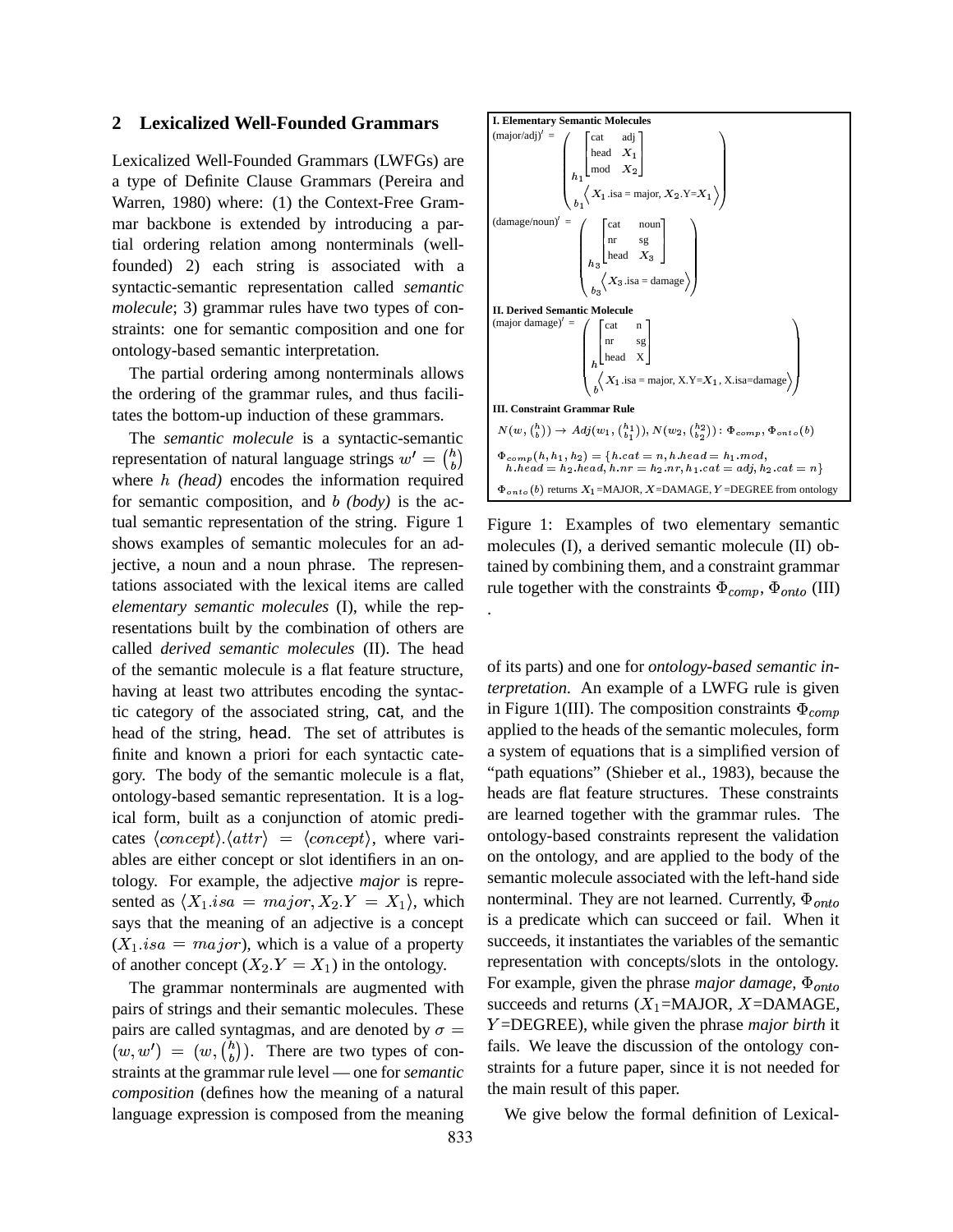ized Well-Founded Grammars, except that we do not define formally the constraints due to lack of space (see (Muresan, 2006) for details).

**Definition 1.** A *Lexicalized Well-Founded Grammar* (LWFG) is a 6-tuple,  $G = \langle \Sigma, \Sigma', N_G \rangle \succeq$  from a no  $P_G, S$ , where:

- 1.  $\Sigma$  is a finite set of terminal symbols.
- 2.  $\Sigma'$  is a finite set of elementary semantic molecules corresponding to the set of terminal symbols.
- 3.  $N_G$  is a finite set of nonterminal symbols.
- $4. \geq$  is a partial ordering relation among the nonterminals.
- 5.  $P_G$  is a set of constraint rules. A constraint rule is written  $A(\sigma) \rightarrow$  $\sigma$  $B_1(\sigma_1), \ldots, B_n(\sigma)$  $(\sigma_1), \ldots, B_n(\sigma_n): \Phi(\bar{\sigma}),$  $\Phi(\bar{\sigma})$  $\sigma_n$ ): Ψίζ , where @ $\alpha = (\sigma, \sigma_1, ..., \sigma_n)$  such that  $\sigma = (w, w'), \sigma_i =$  $(w_i, w_i')$ ,  $1 \le i \le n, w = w_1 \cdots w_n$ ,  $w' =$  Where  $(A$  $w'_1 \circ \cdots \circ w'_n$ , and  $\circ$  is the semantic composition operator. For brevity, we denote a rule by  $A \to \beta: \Phi$ , where  $A \in N_G, \beta \in N_G^+$ . For the rules whose left-hand side are preterminals,  $A(\sigma) \rightarrow$ , we us  $\sigma$ )  $\rightarrow$ , we use the notation  $A \rightarrow \sigma$ . There are three types of rules: ordered non-recursive, ordered recursive, and non-ordered rules. A grammar rule **A A A A**  $\sigma$ )  $\rightarrow$   $B_1(\sigma_1), \ldots, B_n(\sigma_n)$ **A A A A**  $\sigma_1$ ,...,  $B_n(\sigma_n)$ :  $\Phi(\bar{\sigma})$ , is **A A A A**  $\sigma_n$ ):  $\Phi(\bar{\sigma})$ , is an *ordered rule*, if for all  $B_i$ , we have  $A \succeq B_i$ . generated b In LWFGs, each nonterminal symbol is a lefthand side in at least one ordered non-recursive rule and the empty string cannot be derived from any nonterminal symbol.
- 6.  $S \in N_G$  is the start nonterminal symbol, and  $\forall A \in N_G, S \succeq A$  (we use the same notation for the reflexive, transitive closure of  $\succeq$ ).

The relation  $\succeq$  is a partial ordering only among nonterminals, and it should not be confused with information ordering derived from the flat feature structures. This relation makes the set of nonterminals well-founded, which allows the ordering of the grammar rules, as well as the ordering of the syntagmas generated by LWFGs.

**Definition 2.** Given a LWFG, G, the ground *syntagma derivation* relation,  $\Rightarrow$ <sup>2</sup>, is  $\frac{G}{2}$ , is dedefined as:  $\frac{A\rightarrow\sigma}{2C}$  (if  $\sigma$  $\frac{A\rightarrow\sigma}{4\frac{4G}{3}\sigma}$  (if  $\sigma$  =  $(\text{if} \quad \sigma \quad = \quad (w,w'), w \quad \in$ 

 $\Sigma, w' \in \Sigma'$ , i.e., A is a preterminal), and  $B_i \stackrel{*}{\Rightarrow} \sigma_i, i=1,...,n, \quad A(\sigma) \rightarrow$  $A(\sigma)\rightarrow B_1(\sigma_1),...,B_n(\sigma_n)\colon \Phi(\bar{\sigma})$ CHIJ@;K1LC  $A \overset{*}{\Rightarrow} \sigma$ .

In LWFGs all syntagmas  $\sigma = (w, w')$ , derived from a nonterminal A have the same category of their semantic molecules  $w^{\prime}$ .<sup>3</sup>

 $\rightarrow$  a *rule*  $(A \rightarrow \beta : \Phi) \in P_G$  is  $L_{\sigma}(A \rightarrow \beta : \Phi) =$  $\in N_G^+$ . tion). We will use the short notation  $L_{\sigma}(r)$ , where r The language of a grammar  $G$  is the set of all syntagmas generated from the start symbol  $S$ , i.e.,  $L(G) \;\; = \;\; \{\sigma | \sigma \;\; = \;\; (w,w'), w \;\; \in \;\; \Sigma^+, S \;\; \stackrel{*\infty}{\Rightarrow} \;\; \sigma \}.$ The *set of all syntagmas* generated by *a grammar* G is  $L_{\sigma}(G) = {\sigma | \sigma = (w, w'), w \in \Sigma^+, \exists A \in \mathbb{R}^+}$  $N_G, A \stackrel{*G}{\Rightarrow} \sigma$ . Given a LWFG G we call a set  $E_{\sigma} \subseteq$  $L_{\sigma}(G)$  a sublanguage of G. Extending the notation, given a LWFG  $G$ , the set of syntagmas generated by  $\{\sigma|\sigma = (w,w'), w \in \Sigma^+, (A \to \beta: \Phi) \stackrel{*G}{\Rightarrow} \sigma\},$ where  $(A \to \beta: \Phi) \stackrel{\text{def}}{\Rightarrow} \sigma$  denotes the ground derivation  $A \stackrel{* \omega}{\Rightarrow} \sigma$  obtained using the rule  $A \rightarrow \beta$ :  $\Phi$  in the last derivation step (we have bottom-up deriva $r$ ), where  $r$ is a grammar rule.

> we call  $\mathbb{S}(r) = L_{\sigma}(r) \cap E_{\sigma}$  th Given a LWFG G and a sublanguage  $E_{\sigma}$  (not necessarily of G) we denote by  $\mathbb{S}(G) = L_{\sigma}(G) \cap E_{\sigma}$ , <sup>1</sup> <sup>1</sup> the set of syntagmas generated by *reduced to the sublanguage*  $E_{\sigma}$ . Given a grammar rule  $r \in P_G$ , generated by *r reduced to the sublanguage*  $E_{\sigma}$ .  $r \cap E_{\sigma}$  the set of syntagmas

As we have previously mentioned, the partial ordering among grammar nonterminals allows the ordering of the syntagmas generated by the grammar, which allows us to define the *representative examples* of a LWFG.

**Representative Examples.** Informally, the representative examples  $E_R$  of a LWFG,  $G$ , are the simplest syntagmas ground-derived by the grammar  $G$ , i.e., for each grammar rule there exist a syntagma which is ground-derived from it in the minimum number of steps. Thus, the size of the representative example set is equal with the size of the set of grammar rules,  $\vert E_R \vert = \vert P_G \vert.$ 

 $w \in$  tive sublanguage. This set of representative examples is used by the grammar learning model to generate the candidate hypotheses. For generalization, a larger sublanguage  $E_{\sigma} \supseteq E_R$  is used, which we call representa-

<sup>&</sup>lt;sup>2</sup>The ground derivation ('reduction'' in (Wintner, 1999)) can be viewed as the bottom-up counterpart of the usual derivation.

<sup>&</sup>lt;sup>3</sup>This property is used for determining the lhs nonterminal of the learned rule.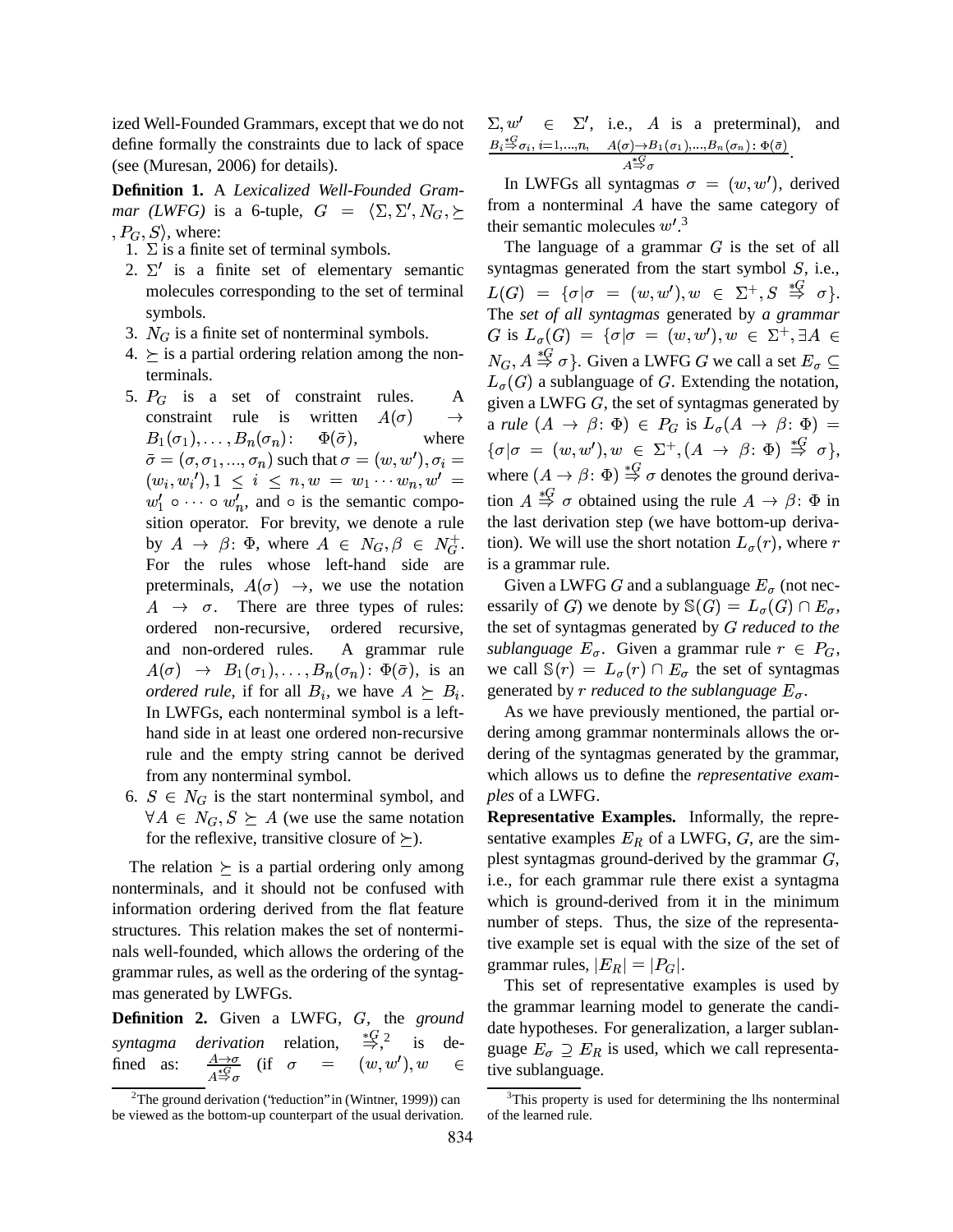

Figure 2: Example of a simple grammar lattice. All grammars generate  $E_R$ , and only  $\top$  generates  $E_{\sigma}$  ( $\Sigma$  is a common lexicon for all the grammars)

## **3 A Grammar Lattice as a Search Space for Grammar Induction**

In this section we present a class of Lexicalized Well-Founded Grammars that form a complete lattice. This grammar lattice is the search space for our grammar induction model, which we present in Section 4. An example of a grammar lattice is given in Figure 2, where for simplicity, we only show the context-free backbone of the grammar rules, and only strings, not syntagmas. Intuitively, the grammars found lower in the lattice are more specialized than the ones higher in the lattice. For learning,  $E_R$  is used to generate the most specific hypotheses (grammar rules), and thus all the grammars should be able to generate those examples. The sublanguage  $E_{\sigma}$  is used during generalization, thus only the most general grammar,  $\top$ , is able to generate the entire sublanguage. In other words, the generalization process is bounded by  $E_{\sigma}$ , that is why our model is called Grammar Approximation by Representative Sublanguage.

There are two properties that LWFGs should have in order to form a complete lattice: 1) they should be unambiguous, and 2) they should preserve the parsing of the representative example set,  $E_R$ . We define these two properties in turn.

**Definition 3.** A LWFG, G, is *unambiguous* w.r.t. a sublanguage  $E_{\sigma} \subseteq L_{\sigma}(G)$  if  $\forall \sigma \in E_{\sigma}$  there is one and only one rule that derives  $\sigma$ .

Since the unambiguity is relative to a set of syntagmas (pairs of strings and their semantic

molecules) and not to a set of natural language strings, the requirement is compatible with modeling natural language. For example, an ambiguous string such as *John saw the man with the telescope* corresponds to two unambiguous syntagmas.

In order to define the second property, we need to define *the rule specialization step* and *the rule generalization step* of unambiguous LWFGs, such that they are  $E_R$ -parsing-preserving and are the inverse of each other. The property of  $E_R$ -parsingpreserving means that both the initial and the specialized/generalized rules ground-derive the same syntagma,  $\sigma_A \in E_R$ .

**Definition 4.** The *rule specialization step*:

$$
\frac{A(\sigma_A) \to \alpha B(\sigma_B^*) \gamma : \Phi_A \qquad B(\sigma_B) \to \beta : \Phi_B}{A(\sigma_A) \to \alpha \beta \gamma : \Phi'_A}
$$

is  $E_R$ -parsing-preserving, if there exists  $\sigma_A \in E_R$ and  $r_{gen} \stackrel{*G}{\Rightarrow} \sigma_A$  and  $r_{spec} \stackrel{*G'}{\Rightarrow} \sigma_A$ , where  $r_{gen} =$  $A(\sigma_A) \rightarrow \alpha B(\sigma_B^*) \gamma$ :  $\Phi_A$ ,  $r_B = B(\sigma_B) \rightarrow \beta$ :  $\Phi_B$ , and  $\sigma_A$ , where  $r_{gen} =$  $r_{spec} = A(\sigma_A) \rightarrow \alpha \beta \gamma : \Phi'_A$ . We write  $r_{gen} \stackrel{r_B}{\vdash} r_{spec}$ .<br>The *rule generalization step* : The rule generalization step:

$$
\frac{A(\sigma_A)\!\!\rightarrow\!\!\alpha\beta\gamma\!:\Phi_A'\qquad B(\sigma_B)\!\rightarrow\!\!\beta\!:\Phi_B}{A(\sigma_A)\!\rightarrow\!\alpha B(\sigma_B^*)\gamma\!:\Phi_A}
$$

is  $E_R$ -parsing-preserving, if there exists  $\sigma_A \in E_R$ and  $r_{spec} \stackrel{*G'}{\Rightarrow} \sigma_A$  and  $r_{gen} \stackrel{*G}{\Rightarrow} \sigma_A$ . We write  $r_{spec} \stackrel{'B}{\rightarrow}$  $\sigma_A$  and  $r_{gen} \stackrel{*G}{\Rightarrow} \sigma_A$ . We write  $r_{spec} \stackrel{r_B}{\rightarrow}$  $r_{gen}$ .

Since  $\sigma_A$  is a representative example, it is derived . in the minimum number of derivation steps, and thus the rule  $r_B$  is always an ordered, non-recursive rule.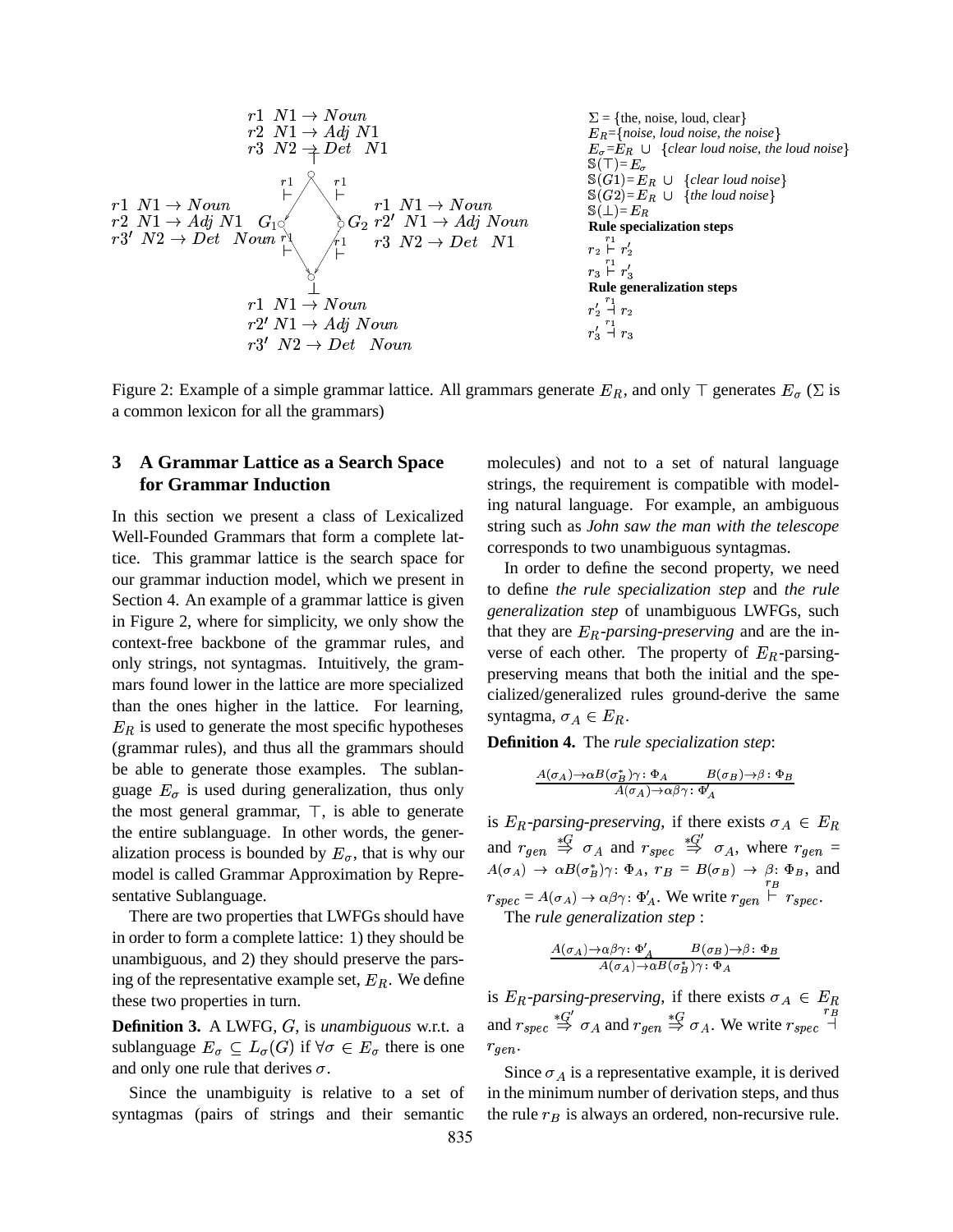The goal of the rule specialization step is to obtain a new target grammar  $G'$  from  $G$  by modifying a rule of  $G$ . Similarly, the goal of the rule generalization step is to obtain a new target grammar G from  $G'$  by modifying a rule of  $G'$ . They are not to be taken as the derivation/reduction concepts in parsing. The specialization/generalization steps are the inverse of each other. From both the specialization and the generalization step we have that:  $L_{\sigma}(r_{gen}) \supseteq L_{\sigma}(r_{spec}).$ 

In Figure 2, the specialization step  $r_2 \overset{r_1}{\vdash} r_2'$  is  $e_i$ 8 $E_R$ -parsing-preserving, because the rule  $r'_2$  ground-8derives the syntagma *loud noise*. If instead we would have a specialization step  $r_2 \stackrel{r_2}{\vdash} r''_2$  ( $r''_2$ )  $r''_2$   $(r''_2 =$  ri  $N1 \rightarrow Adj$  Adj N1), it would not be  $E_R$ -parsingpreserving since the syntagma *loud noise* could no longer be ground-derived from the rule  $r''_2$  (which longer be ground-derived from the rule  $r''_2$  (which requires two adjectives).

**Definition 5.** A grammar G' is *one-step specialized* from a grammar  $G, G \vdash G',$  if  $\exists r, r_1 \in P_G$ and  $\exists r', r_1 \in P_{G'}$ , s.t.  $r \stackrel{r_1}{\vdash} r'$ , and  $\forall q \neq r, q \in \blacksquare$  $P_G$  iff  $q \in P_{G'}$ . A grammar G' is *specialized* from a grammar  $G, G \vdash G'$ , if it is obtained from G in Note th *n*-specialization steps:  $G \overset{r_1}{\vdash} \cdots \overset{r_n}{\vdash} G'$ , where *n* is finite. We extend the notation so that we have  $G \stackrel{*}{\vdash} G$ . Similarly, we define the concept of a grammar  $G$ generalized from a grammar  $G'$ ,  $G'$  + G using the rule generalization step.

In Figure 2, the grammar  $\perp$  is one-step specialized from the grammar  $G_1$ , i.e.,  $G_1 \stackrel{r_1}{\vdash} \perp$ , since  $\perp$  preserve the parsing of the representative examples  $E_R$ . A grammar which contains the rule  $r''_2 = \frac{1}{\tau}$  $N1 \rightarrow Adj$   $Adj$  N1 instead of  $r'_2$  is not specialized 8from the grammar  $G_1$  since it does not preserve the parsing of the representative example set,  $E_R$ . Such grammars will not be in the lattice.

In order to define the grammar lattice we need to introduce one more concept: a *normalized* grammar w.r.t. a sublanguage.

**Definition 6.** A LWFG is called *normalized* w.r.t. a sublanguage  $E_{\sigma}$  (not necessarily of G), if none of the grammar rules  $r_{spec}$  of  $G$  can be further generalized to a rule  $r_{gen}$  by the rule generalization step such that  $\mathbb{S}(r_{spec}) \subset \mathbb{S}(r_{gen})$ .

In Figure 2, grammar  $\top$  is normalized w.r.t.  $E_{\sigma}$ , while  $\perp$ ,  $G_1$  and  $G_2$  are not.

We now define a grammar lattice  $\mathfrak L$  which will be the search space for our grammar learning model. We first define the set of lattice elements  $\mathcal{L}$ .

*element* of  $\mathcal{L}$ , and  $\perp$  the *bottom element* of  $\mathcal{L}$ , if  $=$  right-hand side of all grammar rules contains only Let  $\top$  be a LWFG, normalized and unambiguous w.r.t. a sublanguage  $E_{\sigma} \subseteq L_{\sigma}(\top)$  which includes the representative example set  $E_R$  of the grammar  $\top (E_{\sigma} \supseteq E_R)$ . Let  $\mathcal{L} = \{G | \top \vdash G\}$  be the set of grammars specialized from  $\top$ . We call  $\top$  the *top*  $\forall G \in \mathcal{L}, \top \vdash G \land G \vdash \bot$ . The bottom element,  $\perp$ , is the grammar specialized from  $\top$ , such that the preterminals. We have  $\mathbb{S}(\top) = E_{\sigma}$  and  $\mathbb{S}(\perp) \supseteq E_R$ .

The grammars in  $\mathcal L$  have the following two properties (Muresan, 2006):

- For two grammars G and  $G'$ , we have that  $G'$ is specialized from  $G$  if and only if  $G$  is generalized from G', with  $L_{\sigma}(G) \supseteq L_{\sigma}(G')$ .
- All grammars in  $\mathcal L$  preserve the parsing of the representative example set  $E_R$ .

Note that we have that for  $G, G' \in \mathcal{L}$ , if  $G \rvert^* G'$ then  $\mathbb{S}(G) \supseteq \mathbb{S}(G')$ .

 $\overline{\phantom{a}}$   $\top$  =  $G_1 \curlyvee G_2$ ,  $\bot$  =  $G_1 \curlywedge G_2$ . The system  $\mathfrak{L} = \langle \mathcal{L}, \vdash \rangle$  is a complete grammar lattice (see (Muresan, 2006) for the full formal proof). In Figure 2 the grammars  $G_1, G_2, \top, \bot$  preserve the parsing of the representative examples  $E_R$ . We have that  $\top \vdash^{r_1} G_1, \top \vdash^{r_1} G_2, G_2 \vdash^{r_1} \bot, G_1 \vdash \bot$ and  $\top \vdash \bot$ . Due to space limitation we do not define here the *least upper bound*  $(lub)$ ,  $\gamma$  and the *greatest lower bound*  $(qlb)$ ,  $\lambda$  operators, but in this example

In oder to give a learnability theorem we need to show that  $\perp$  and  $\top$  elements of the lattice can be built. First, an assumption in our learning model is that the rules corresponding to the grammar preterminals are given. Thus, for a given set of representative examples,  $E_R$ , we can build the grammar  $\perp$  using a bottom-up robust parser, which returns partial analyses (chunks) if it cannot return a full parse. In order to soundly build the  $\top$  element of the grammar lattice from the  $\perp$  grammar through generalization, we must give the definition of a grammar *G* confor*mal* w.r.t.  $E_{\sigma}$ .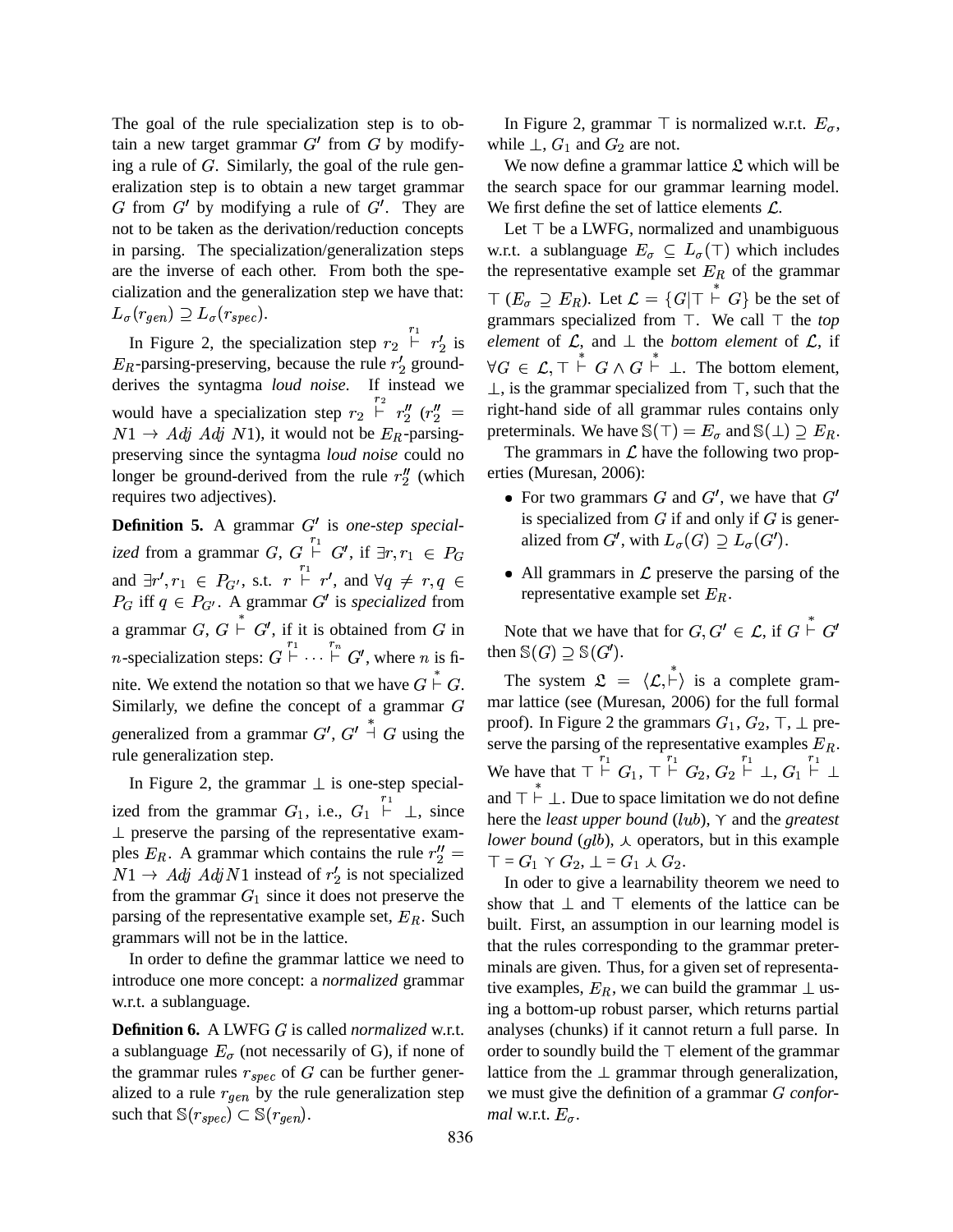**Definition 7.** A LWFG is *conformal* w.r.t. a sublanguage  $E_{\sigma} \subseteq L_{\sigma}(G)$  iff G is normalized and unambiguous w.r.t.  $E_{\sigma}$  and the rule specialization step guarantees that  $\mathbb{S}(r_{gen}) \supset \mathbb{S}(r_{spec})$  for all grammars specialized from  $G$ .

The only rule generalization steps allowed in the grammar induction process are those which guarantee the same relation  $\mathbb{S}(r_{spec}) \subset \mathbb{S}(r_{gen})$ , which  $(r_{gen})$ , which ensures that all the generalized grammars belong to the grammar lattice.

In Figure 2,  $\top$  is conformal to the given sublanguage  $E_{\sigma}$ . If the sublanguage were  $E_{\sigma}^* = \begin{array}{c} \text{hypuncars} \\ \text{positive} \end{array}$  $E_R \cup \{clear\ loud\ noise\}$  then  $\top$  would not be conformal to  $E^*_{\sigma}$  since  $\mathbb{S}(\top) = \mathbb{S}(G_1) = E^*_{\sigma}$  and thus the specialization step would not satisfy the relation  $\mathbb{S}(N2 \to Det N1) \supset \mathbb{S}(N2 \to Det Noun)$ . During learning, the generalization step cannot generalize from grammar  $G_1$  to  $\top$ .

**Theorem 1 (Learnability Theorem).** *If*  $E_R$  *is the set of representative examples associated with a*  $LWFGG$  conformal w.r.t. a sublanguage  $E_{\sigma} \supseteq E_R$ , *then G* can always be learned from  $E_R$  and  $E_{\sigma}$  as  $\qquad \qquad$ <sup>241</sup> *the grammar lattice top element*  $(\top = G)$ .

The proof is given in (Muresan, 2006).

If the hypothesis of Theorem 1 holds, then any grammar induction algorithm that uses the complete lattice search space can converge to the lattice top element, using different search strategies. In the next section we present our new model of grammar learning which relies on the property of the search space as grammar lattice.

## **4 Grammar Induction Model**

Based on the theoretical foundation of the hypothesis search space for LWFG learning given in the previous section, we define our grammar induction model. First, we present the LWFG induction as an Inductive Logic Programming problem. Second, we present our new relational learning model for LWFG induction, called *Grammar Approximation by Representative Sublanguage (GARS)*.

## **4.1 Grammar Induction Problem in ILP-setting**

Inductive Logic Programming (ILP) is a class of relational learning methods concerned with inducing first-order Horn clauses from examples and background knowledge. Kietz and Džeroski (1994) have formally defined the *ILP-learning problem* as the tuple  $\langle \vdash, LB, LE, LH \rangle$ , where  $\vdash$  is the provability relation (also called the generalization model),  $LB$  is the language of the background knowledge,  $LE$  is the language of the (positive and negative) examples, and  $LH$  is the hypothesis language. The general ILP-learning problem is undecidable. Possible choices to restrict the ILP-problem are: the provability relation,  $\vdash$ , the background knowledge and the hypothesis language. Research in ILP has presented positive results only for very limited subclasses of first-order logic (Kietz and Džeroski, 1994; Cohen, 1995), which are not appropriate to model natural language grammars.

Our grammar induction problem can be formulated as an ILP-learning problem  $\langle \vdash, LB, LE, LH \rangle$ as follows:

- The provability relation,  $\vdash$ , is given by robust parsing, and we denote it by  $\vdash_{rp}$ . We use the "parsing as deduction" technique (Shieber et al., 1995). For all syntagmas we can say in polynomial time whether they belong or not to the grammar language. Thus, using the  $\vdash_{rp}$  as generalization model, our grammar induction problem is decidable.
- The language of background knowledge,  $LB$ , is the set of LWFG rules that are already learned together with elementary syntagmas (i.e., corresponding to the lexicon), which are ground atoms (the variables are made constants).
- The language of examples,  $LE$  are syntagmas of the representative sublanguage, which are ground atoms. We only have positive examples.
- The hypothesis language,  $LH$ , is a LWFG lattice whose top element is a conformal grammar, and which preserve the parsing of representative examples.

## **4.2 Grammar Approximation by Representative Sublanguage Model**

We have formulated the grammar induction problem in the ILP-setting. The theoretical learning model,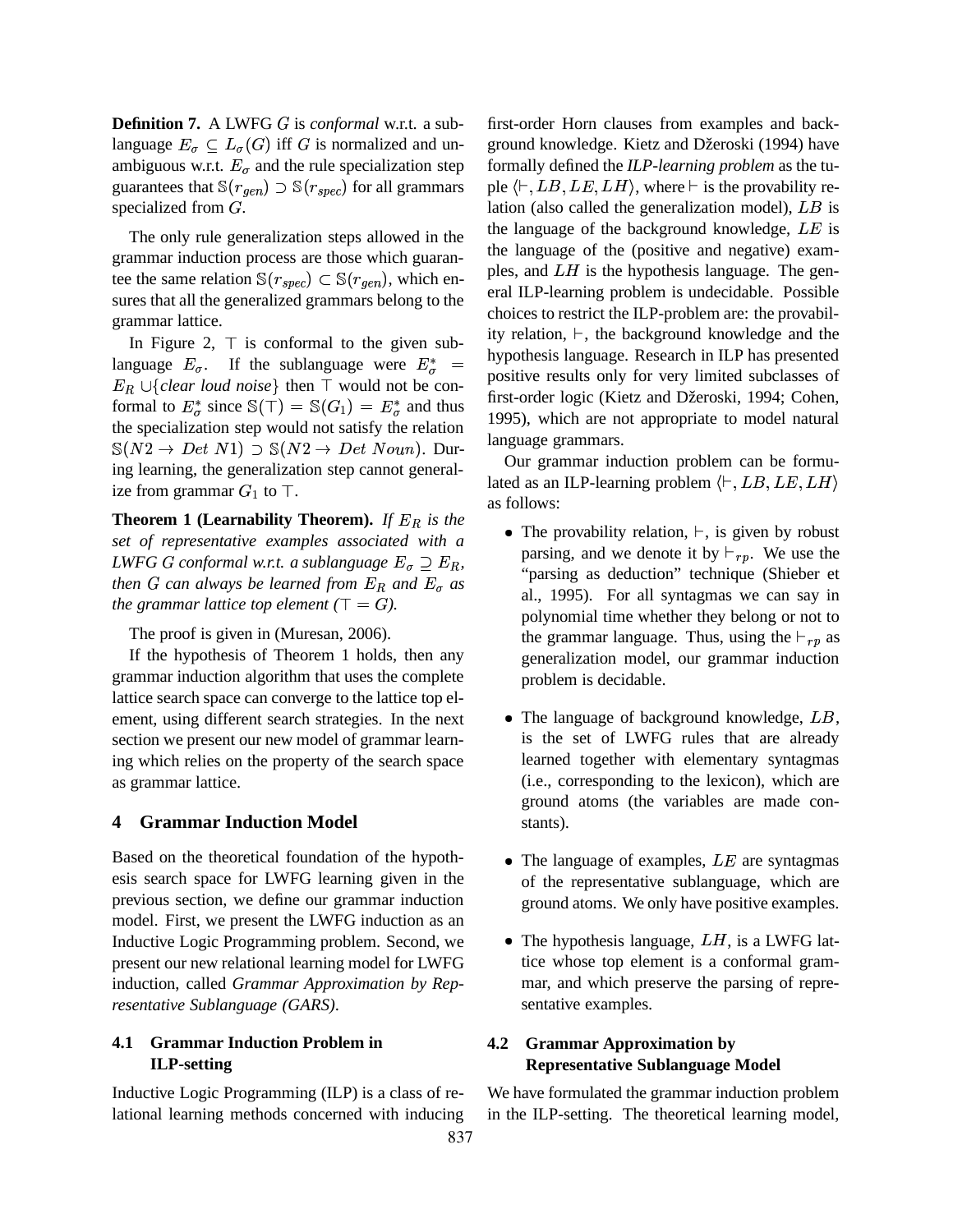called *Grammar Approximation by Representative Sublanguage (GARS)*, can be formulated as follows: **Given:**

- a representative example set  $E_R$ , lexically consistent (i.e., it allows the construction of the grammar lattice  $\perp$  element)
- a finite sublanguage  $E_{\sigma}$ , conformal and thus unambiguous, which includes the representative example set,  $E_{\sigma} \supseteq E_R$ . We called this sublanguage, the *representative sublanguage*

**Learn** a grammar  $G$ , using the above ILP-learning setting, such that G is unique and  $E_{\sigma} \subseteq L_{\sigma}(G)$ .  $\qquad \epsilon$ 

The hypothesis space is a complete grammar lattice, and thus the uniqueness property of the learned grammar is guaranteed by the learnability theorem (i.e., the learned grammar is the lattice top element). This learnability result extends significantly the class of problems learnable by ILP methods.

The GARS model uses two polynomial algorithms for LWFG learning. In the first algorithm, the learner is presented with an ordered set of representative examples (syntagmas), i.e., the examples are ordered from the simplest to the most complex. The reader should remember that for a LWFG  $G$ , there exists a partial ordering among the grammar nonterminals, which allows a total ordering of the representative examples of the grammar  $G$ . Thus, in this algorithm, the learner has access to the ordered representative syntagmas when learning the grammar. However, in practice it might be difficult to provide the learner with the "true" order of examples, especially when modeling complex language phenomena. The second algorithm is an iterative algorithm that learns starting from a random order of the representative example set. Due to the property of the search space, both algorithms converge to the same target grammar.

Using ILP and theory revision terminology (Greiner, 1999), we can establish the following analogy: syntagmas (examples) are "labeled queries", the LWFG lattice is the "space of theories", and a LWFG in the lattice is "a theory." The first algorithm learns from an "empty theory", while the second algorithm is an instance of "theory revision", since the grammar ("theory") learned during the first iteration, is then revised, by deleting and adding rules.

Both of these algorithms are cover set algorithms. In the first step the most specific grammar rule is generated from the current representative example. The category name annotated in the representative example gives the name of the lhs nonterminal (predicate invention in ILP terminology), while the robust parser returns the minimum number of chunks that cover the representative example. In the second step this most specific rule is generalized using as performance criterion the number of the examples in  $E_{\sigma}$  that can be parsed using the candidate grammar rule (hypothesis) together with the previous learned rules. For the full details for these two algorithms, and the proof of their polynomial efficiency, we refer the reader to (Muresan, 2006).

#### **5 Discussion**

A practical advantage of our GARS model is that instead of writing syntactic-semantic grammars by hand (both rules and constraints), we construct just a small annotated treebank - utterances and their semantic molecules. If the grammar needs to be refined, or enhanced, we only refine, or enhance the representative examples/sublanguage, and not the grammar rules and constraints, which would be a more difficult task.

We have built a framework to test whether our GARS model can learn diverse and complex linguistic phenomena. We have primarily analyzed a set of definitional-type sentences in the medical domain. The phenomena covered by our learned grammar includes complex noun phrases (including noun compounds, nominalization), prepositional phrases, relative clauses and reduced relative clauses, finite and non-finite verbal constructions (including, tense, aspect, negation, and subject-verb agreement), copula *to be*, and raising and control constructions. We also learned rules for wh-questions (including longdistance dependencies). In Figure 3 we show the ontology-level representation of a definition-type sentence obtained using our learned grammar. It includes the treatment of reduced relative clauses, raising construction (*tends to persist*, where *virus* is not the argument of *tends* but the argument of *persist*), and noun compounds. The learned grammar together with a semantic interpreter targeted to terminological knowledge has been used in an acquisition-query experiment, where the answers are at the concept level (the querying is a graph